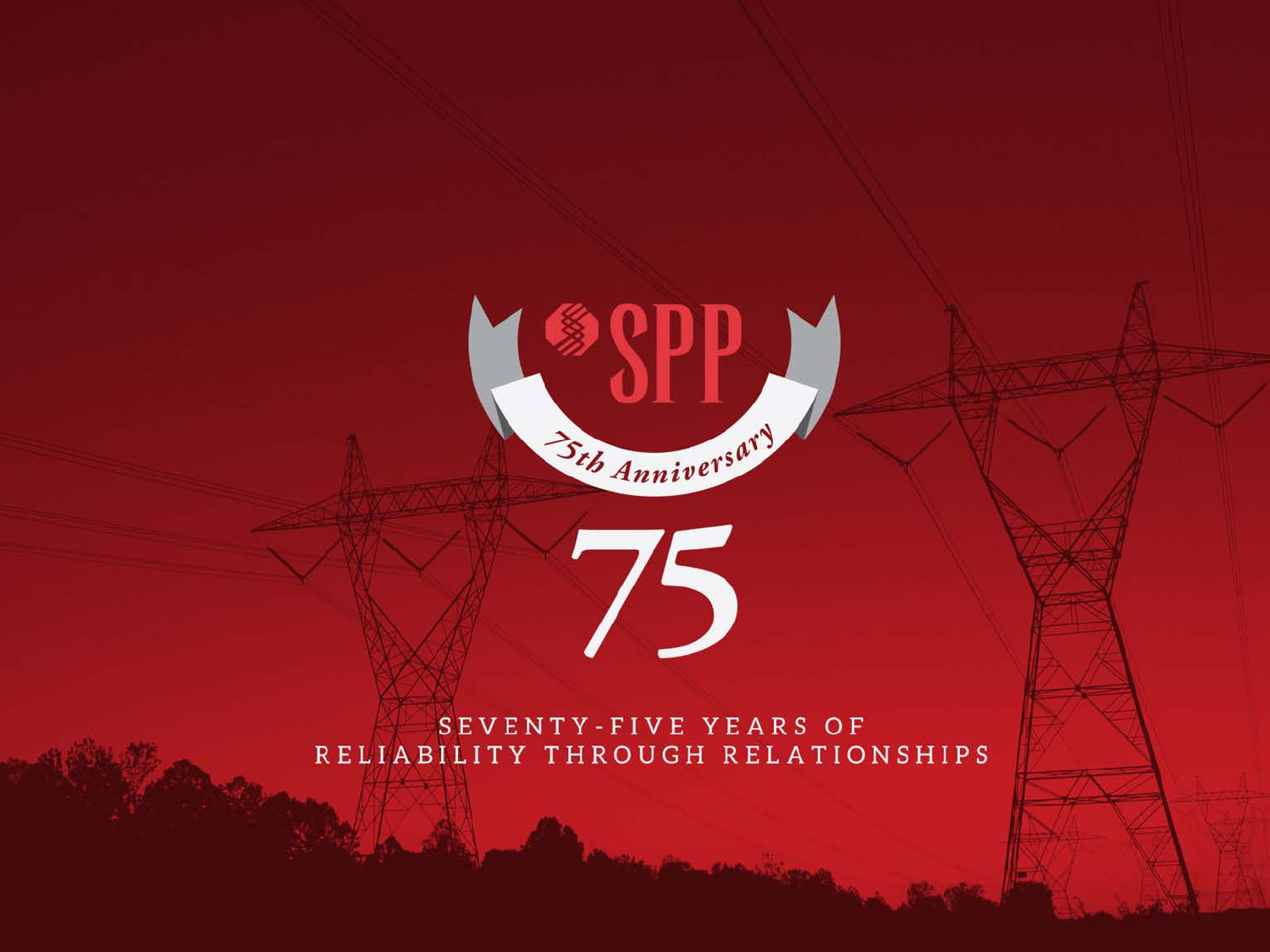### **Our Mission**

**Helping our members work together to keep the lights on … today and in the future.**

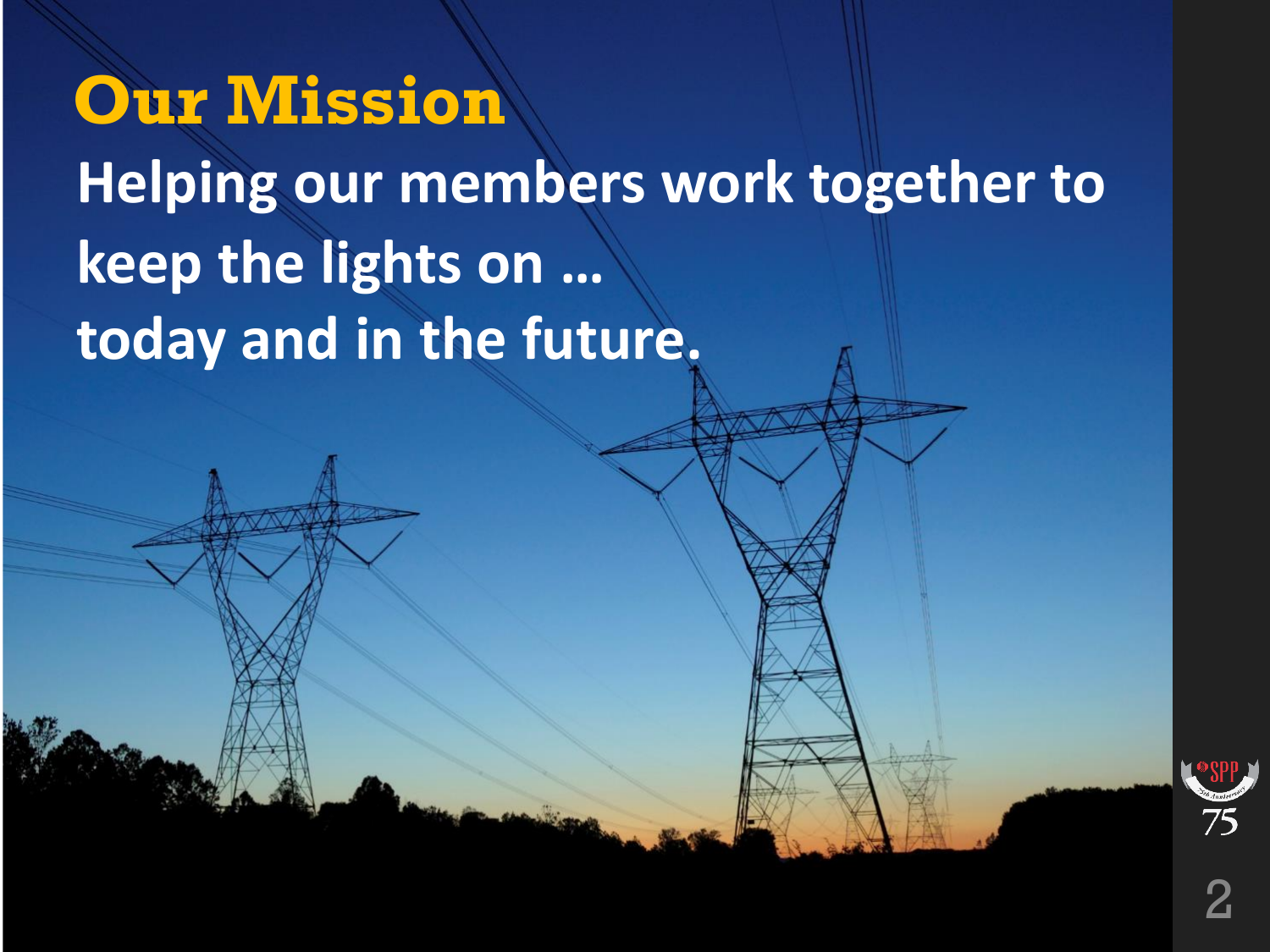# The SPP Difference

- Relationship-based
- Member-driven
- Independence Through Diversity
- Evolutionary vs. Revolutionary
- Reliability and Economics Inseparable

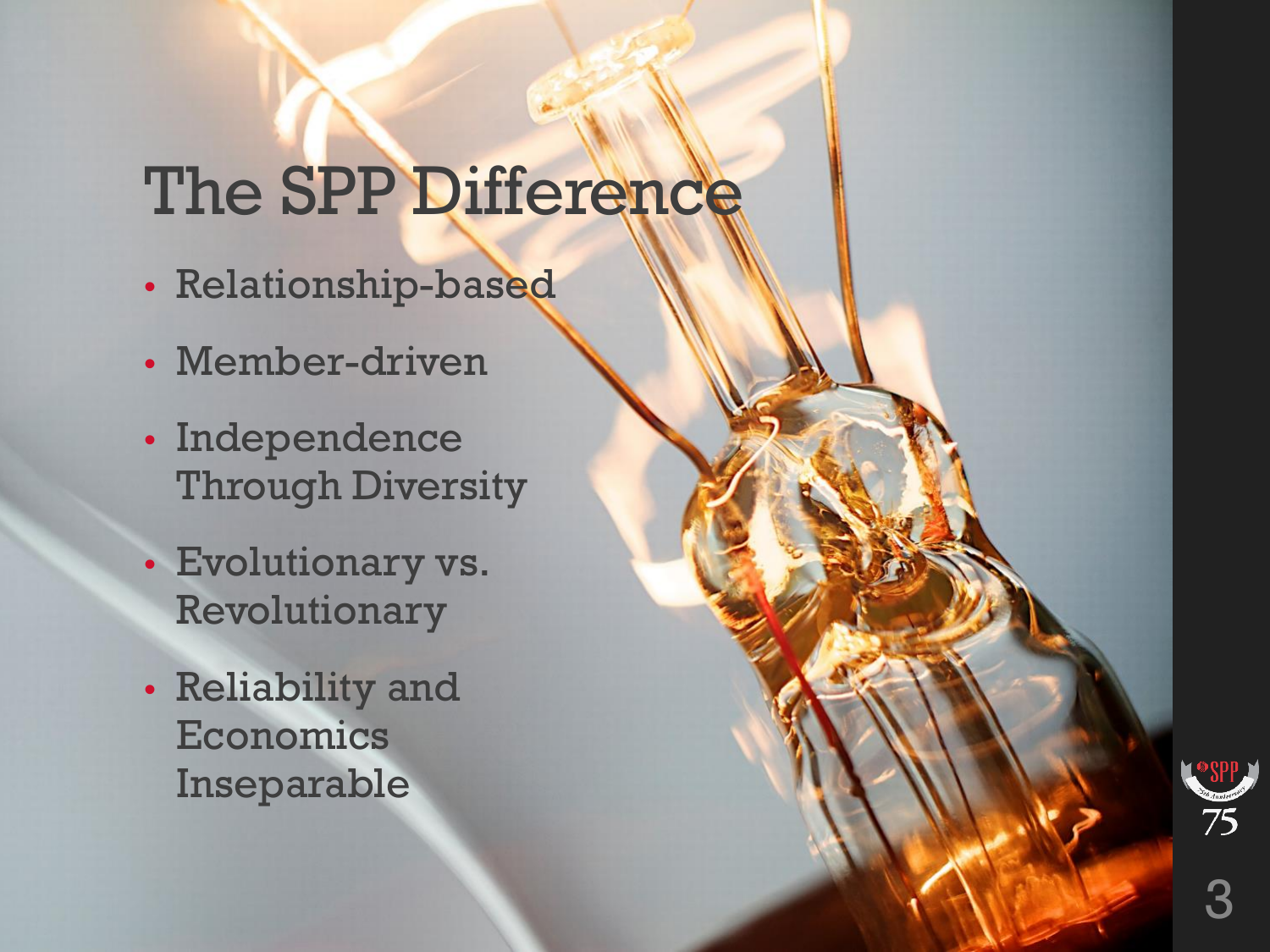#### North American Independent System Operators (ISO) and Regional Transmission Organizations (RTO)





4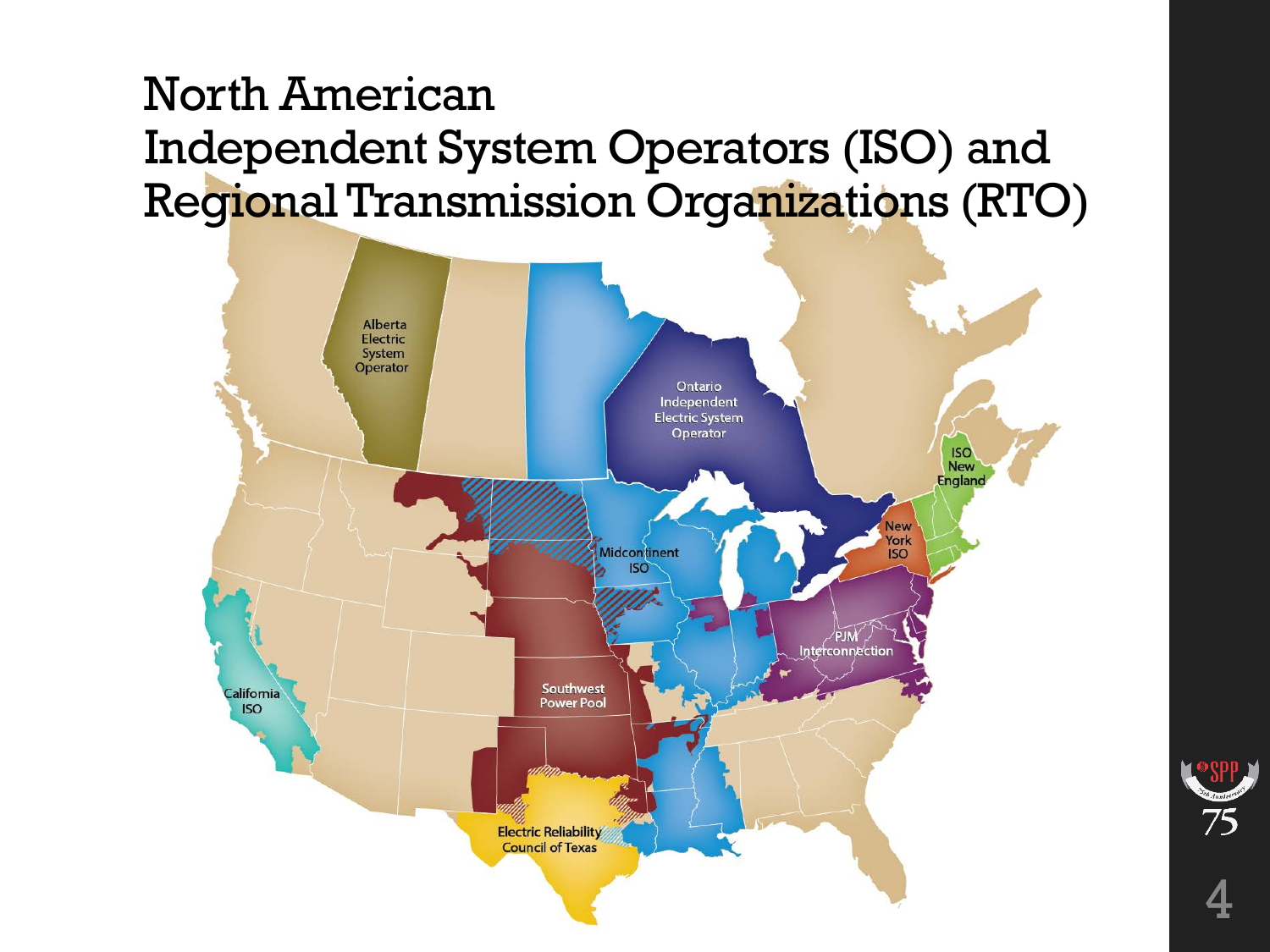#### SPP's 94 Members: Independence Through Diversity



Cooperatives (20)

- Investor-Owned Utilities (16)
- ■Independent Power Producers/Wholesale Generation (13) Power Marketers (12)
- Municipal Systems (14)
- **Independent Transmission** Companies (10)
- State Agencies (8)
- **Federal Agencies (1)**



As of Dec. 15, 2015  $\overline{5}$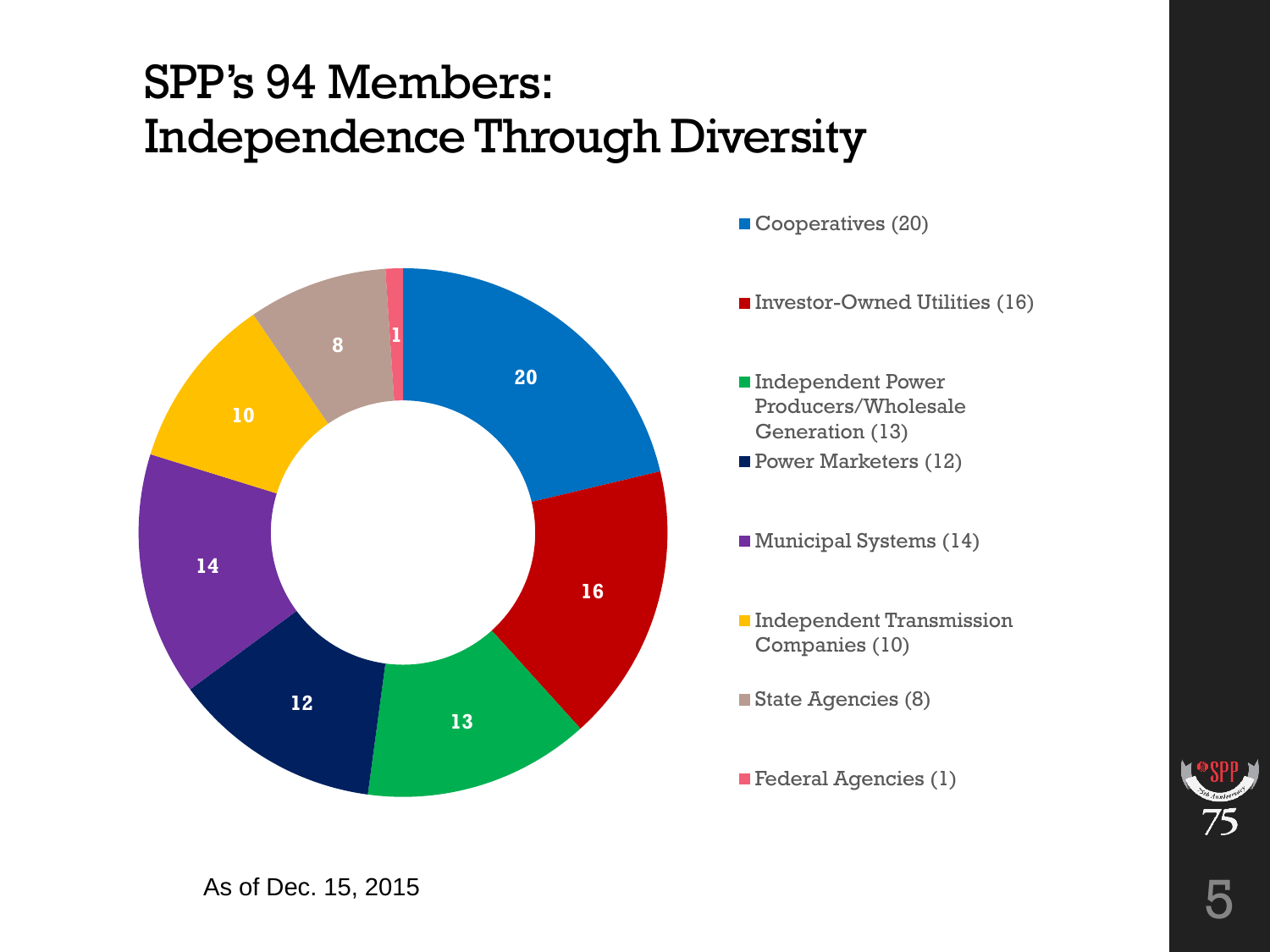#### Contract Services

• Alternative to RTO membership for Transmission Owners

#### • Oversight of Transmission Owners' system operations:

– Reliability Coordination – Transmission Planning **Tariff Administration** Interregional Coordination

• Provides process for assigning cost responsibility for transmission upgrades

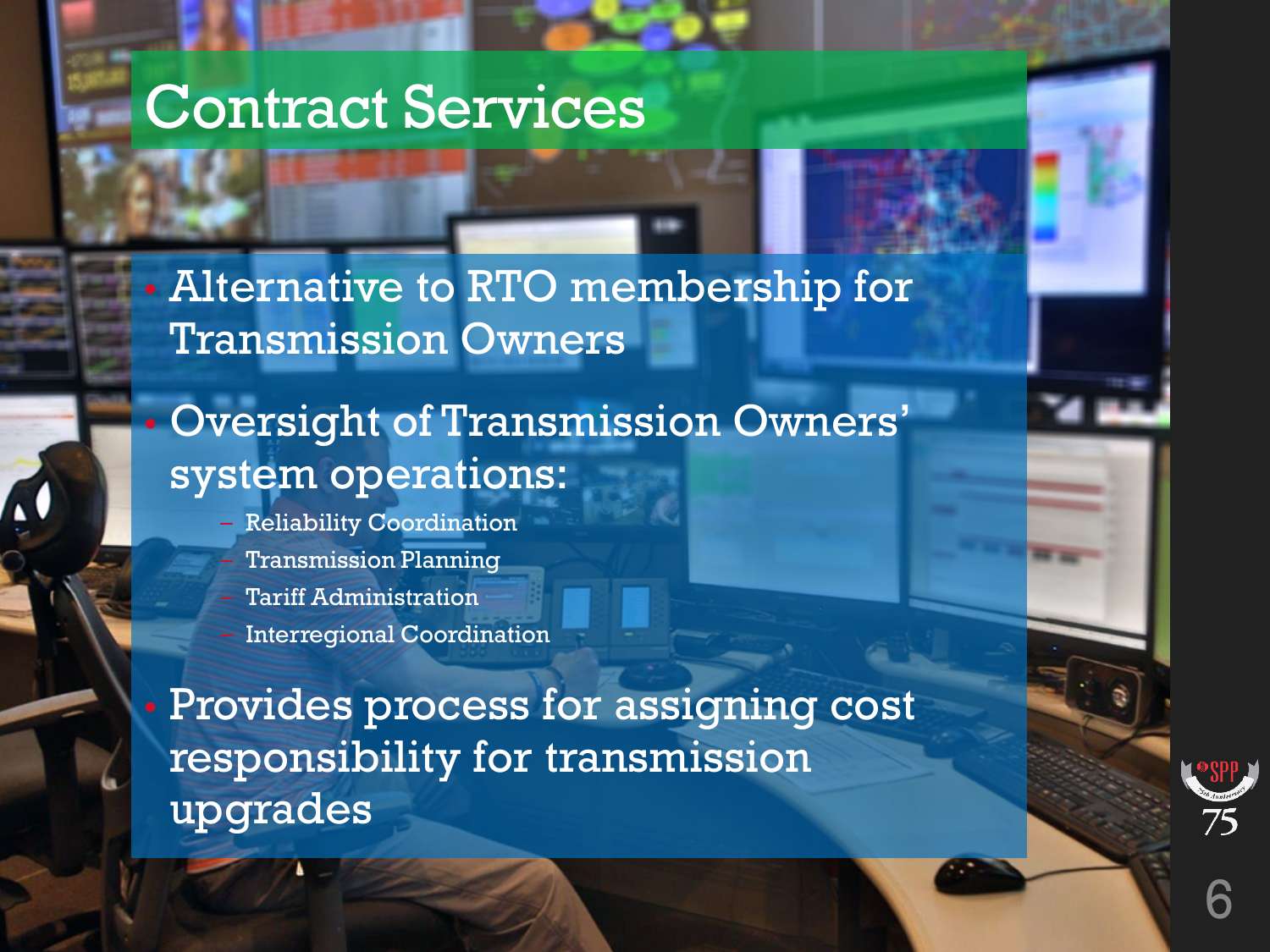### What Kind of Markets Does SPP Operate?

- Transmission Service: Participants buy and sell use of regional transmission lines that are owned by different parties.
- Integrated Marketplace: Participants buy and sell wholesale electricity in day-ahead and real-time.
	- Day-Ahead Market commits the most cost- effective and reliable mix of generation for the region.
	- Real-Time Balancing Market economically dispatches generation to balance real-time generation and load, while ensuring system reliability.

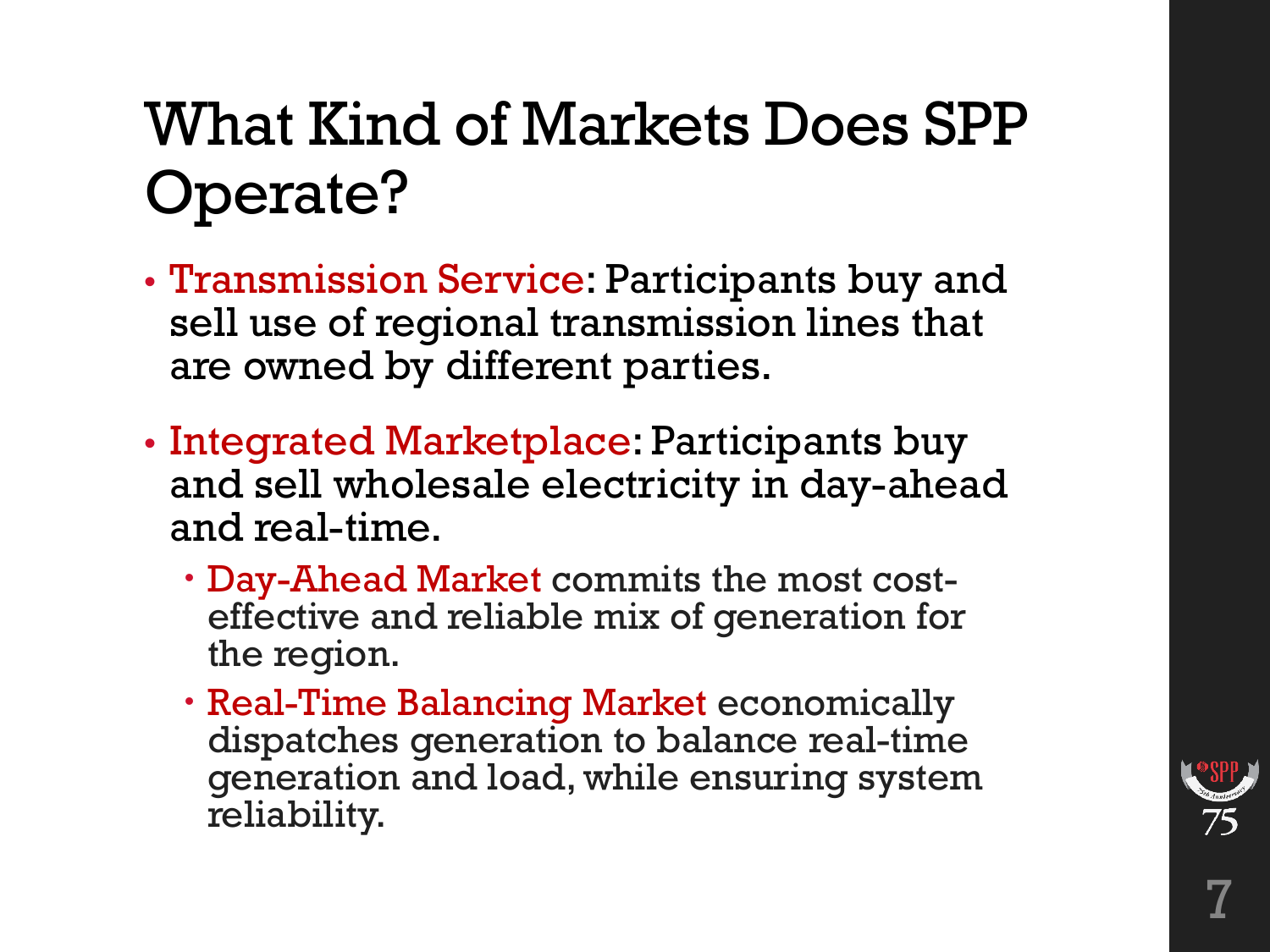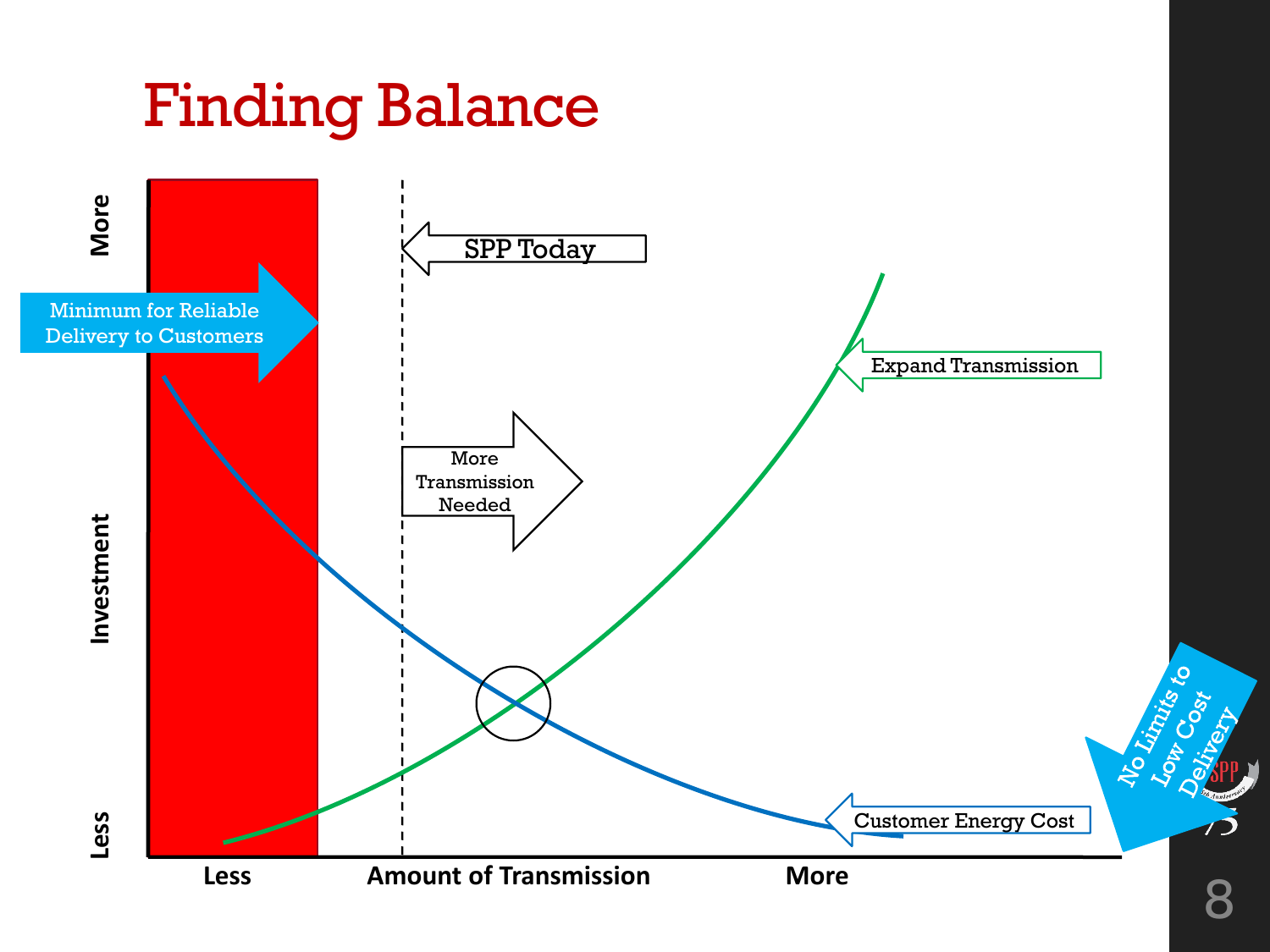### What is a wholesale energy Market?

| Sellers/                                                                                                           | <b>Buyers/</b>                                                                                                     | <b>Locational</b>                                              | <b>Products</b>                                                      |
|--------------------------------------------------------------------------------------------------------------------|--------------------------------------------------------------------------------------------------------------------|----------------------------------------------------------------|----------------------------------------------------------------------|
| <b>Producers</b>                                                                                                   | <b>Consumers</b>                                                                                                   | <b>Prices</b>                                                  |                                                                      |
| • Utilities<br>• Municipals<br>· Independen<br>t Power<br>Producers<br>• Generators<br>• Power<br><b>Marketers</b> | • Utilities<br>• Municipals<br>$\cdot$ Load<br>Serving<br><b>Entities</b><br>(LSEs)<br>• Power<br><b>Marketers</b> | • Driven by<br>Supply and<br>Demand at<br>defined<br>locations | • Energy<br>• Operating<br><b>Reserves</b><br>• Congestion<br>Rights |

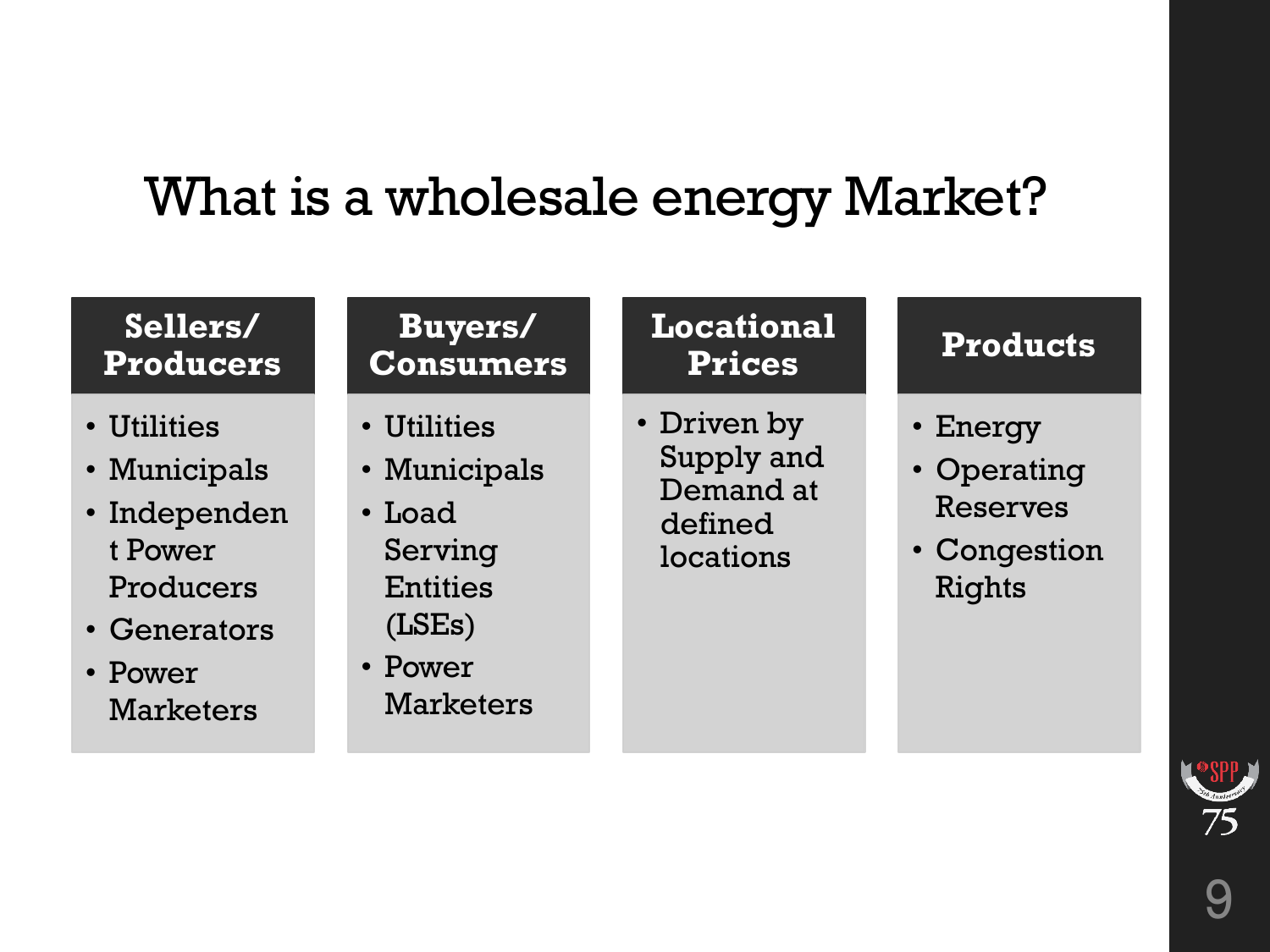# Day-Ahead Market

- Determines least-cost solution to meet energy bids and reserve requirements
- Participants submit offers and bids to purchase and/or sell energy and operating reserve:
	- Energy
	- Regulation-Up
	- Regulation-Down
	- Spinning Reserve
	- Supplemental Reserve

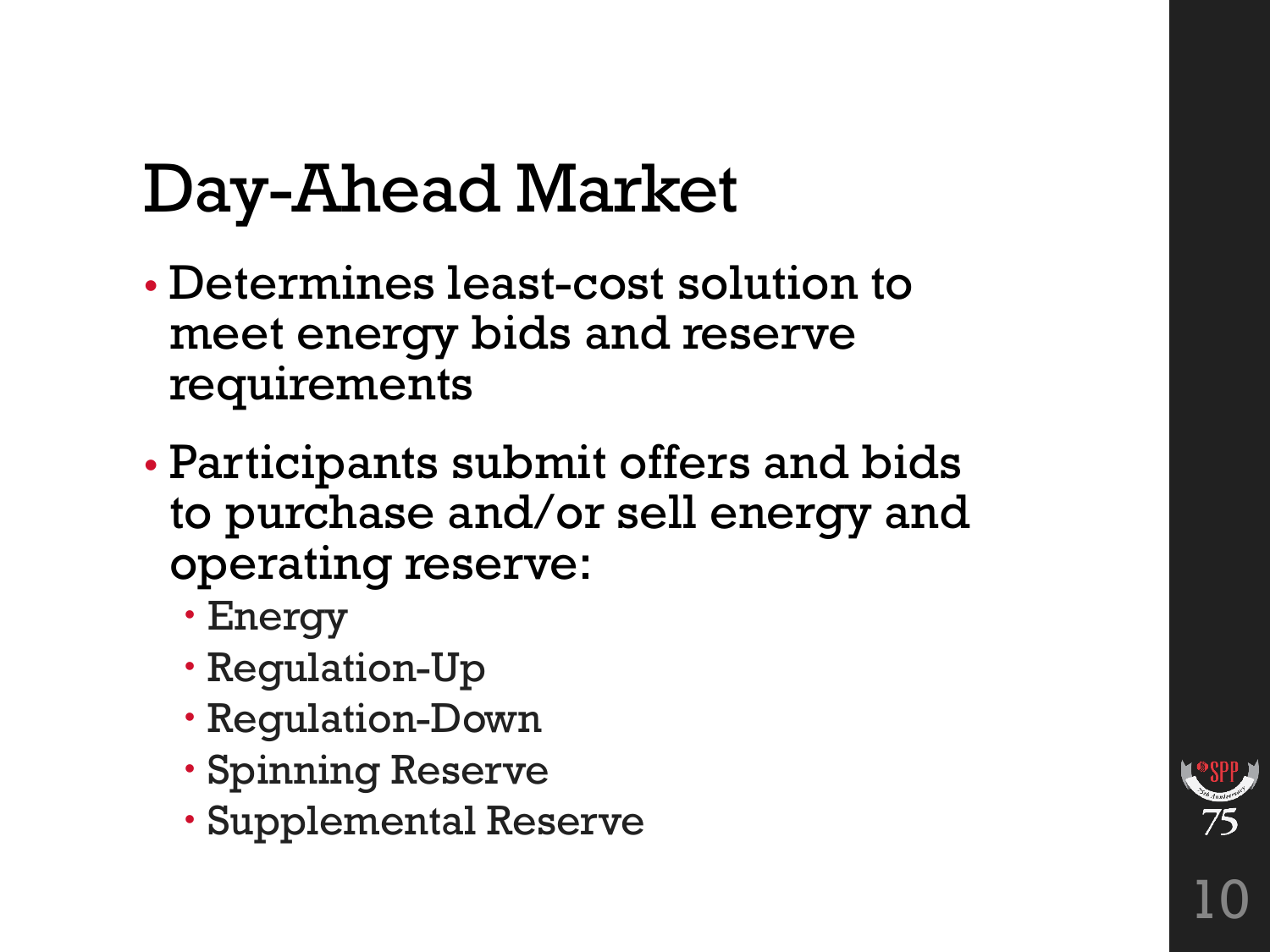# Real-Time Balancing Market

- Balances real-time load and generation committed by the Day-Ahead Market and Reliability Commitment processes
- Operates on continuous 5-minute basis
	- Calculates dispatch instructions for energy and clears operating reserve by resource



- Energy and operating reserve are co-optimized
- Settlements based on difference between results of RTBM process and Day-Ahead Market clearing
- Charges imposed on market participants for failure to deploy energy and operating reserve as instructed

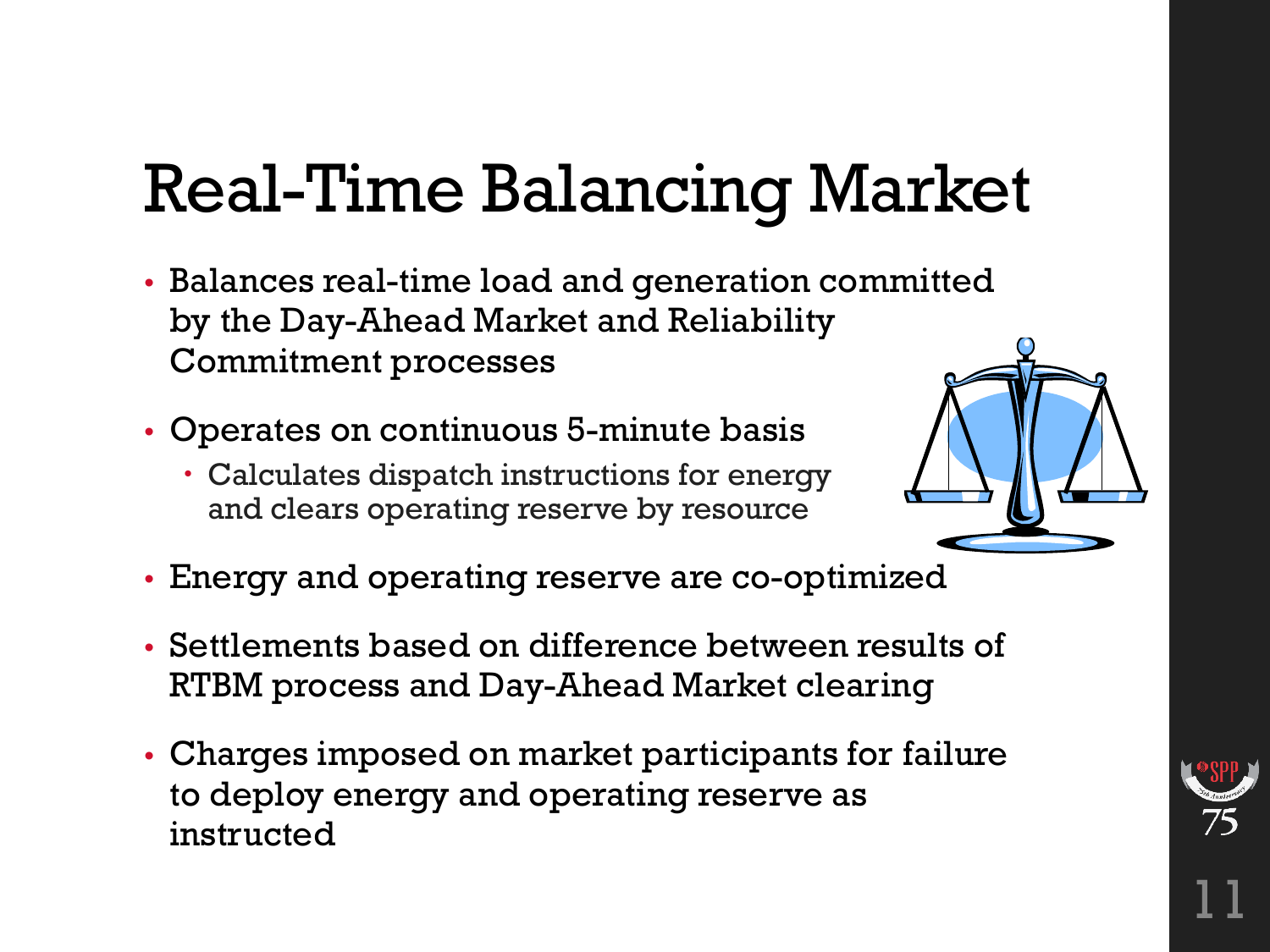# Transmission Congestion Rights (TCR) Market

- In DA Market, price separation of MP's resource to load may occur due to congestion leaving the MP exposed to high prices
- A TCR can be used as hedge against congestion that allows MPs to reduce their exposure to high market prices and potentially receive lower priced deliverable energy
- TCR Market has Annual and Monthly Auction processes related to two products:
	- Auction Revenue Rights (ARRs)
	- **Transmission Congestion Rights (TCRs)**

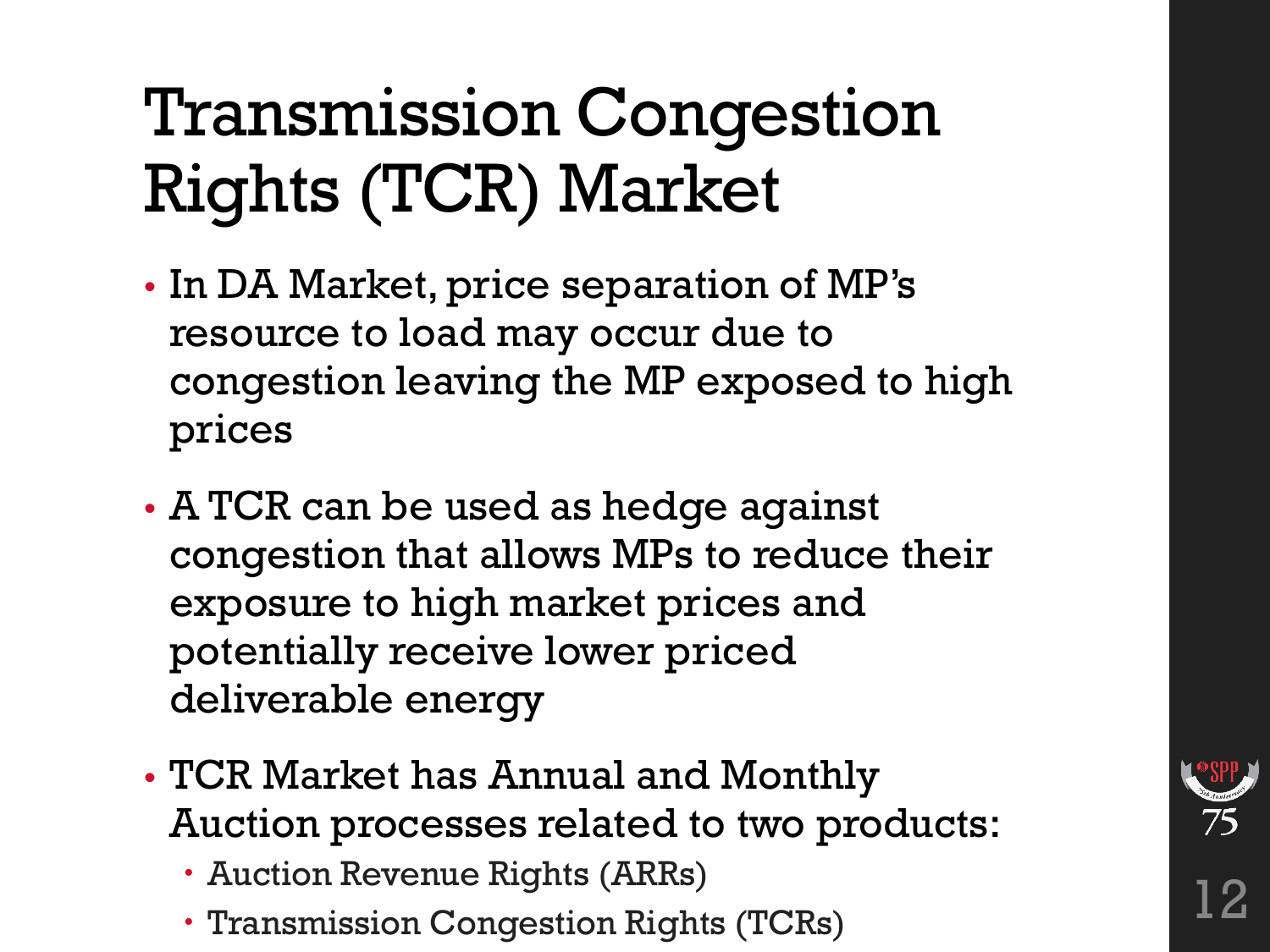# Marketplace Over Last 12 Months

- 172 Market Participants
	- 110 financial only and 62 asset owning
		- Added 6 new Market Participants since January report
- SPP BA has successfully maintained NERC control performance standards (BAAL & CPS)
- High System availability
	- Day-Ahead Market was only delayed from posting once in the first quarter of 2016
	- Real-Time Balancing Market has successfully solved 99.90% of all intervals

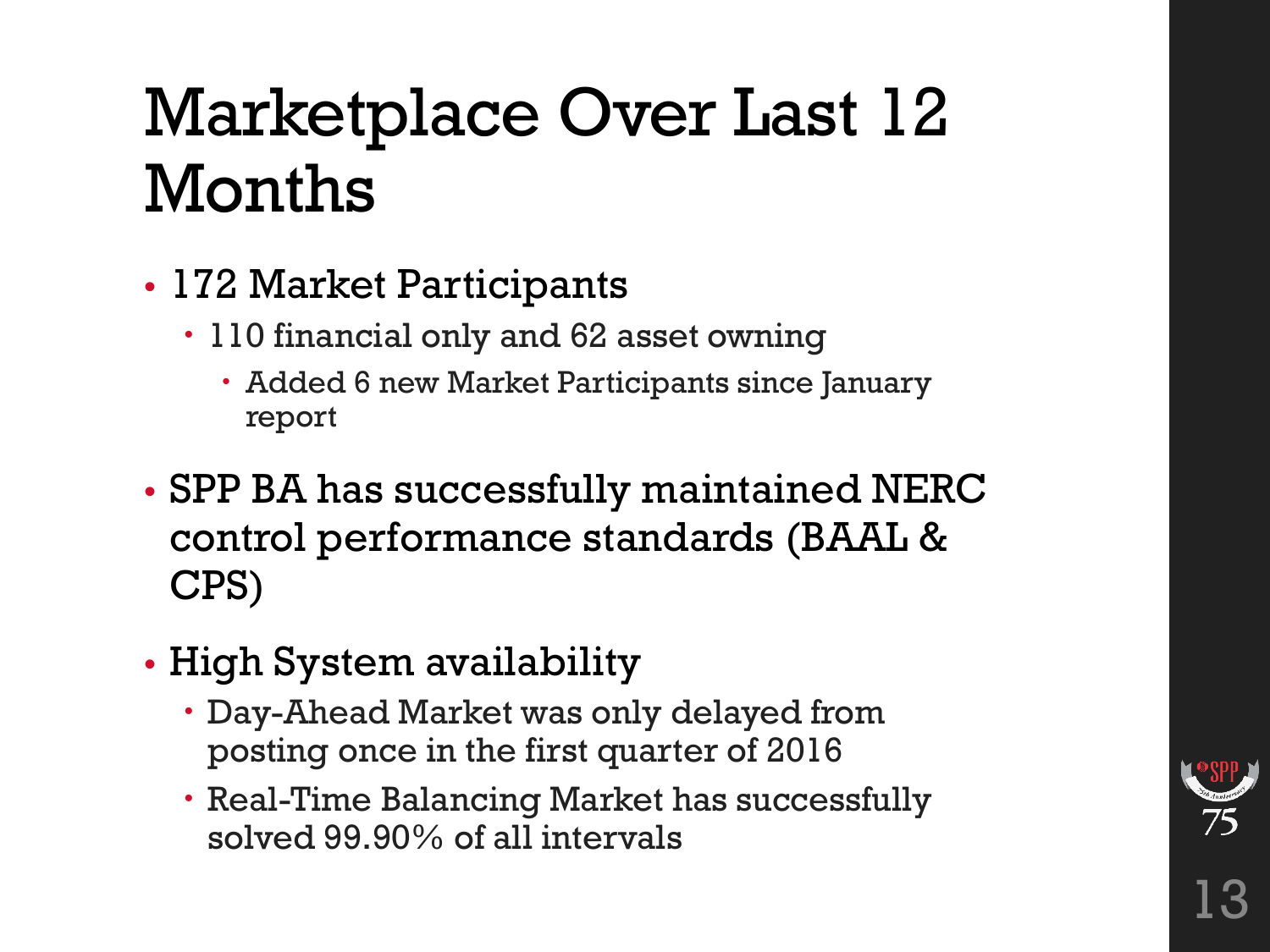# Integrated Marketplace Savings

- Market continues to provide savings even with extremely low natural gas prices below \$2
- First year net savings calculated to be \$380 million
- 2015 annual net savings calculated to be **\$422** million

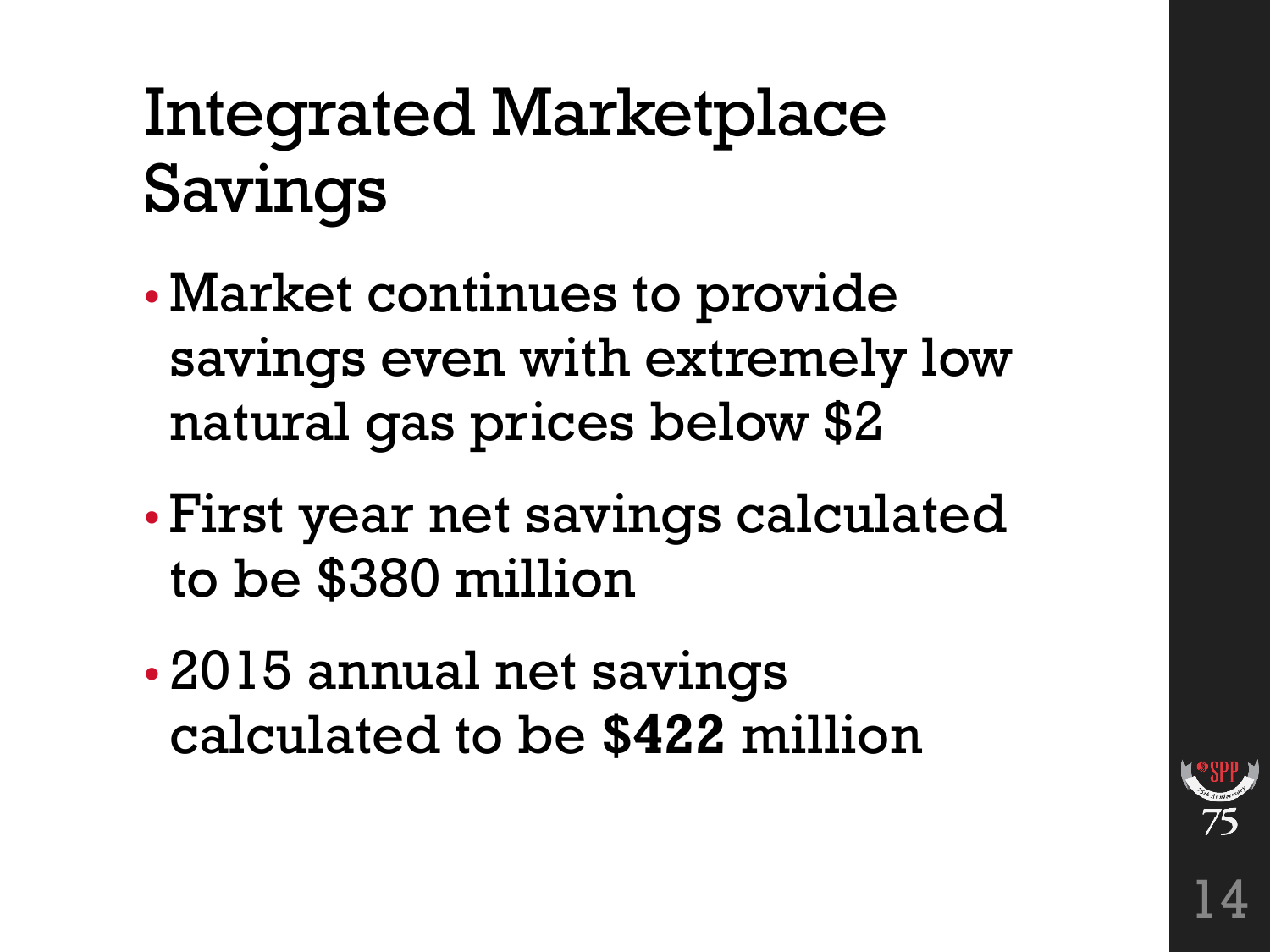### Real-Time versus DA pricing



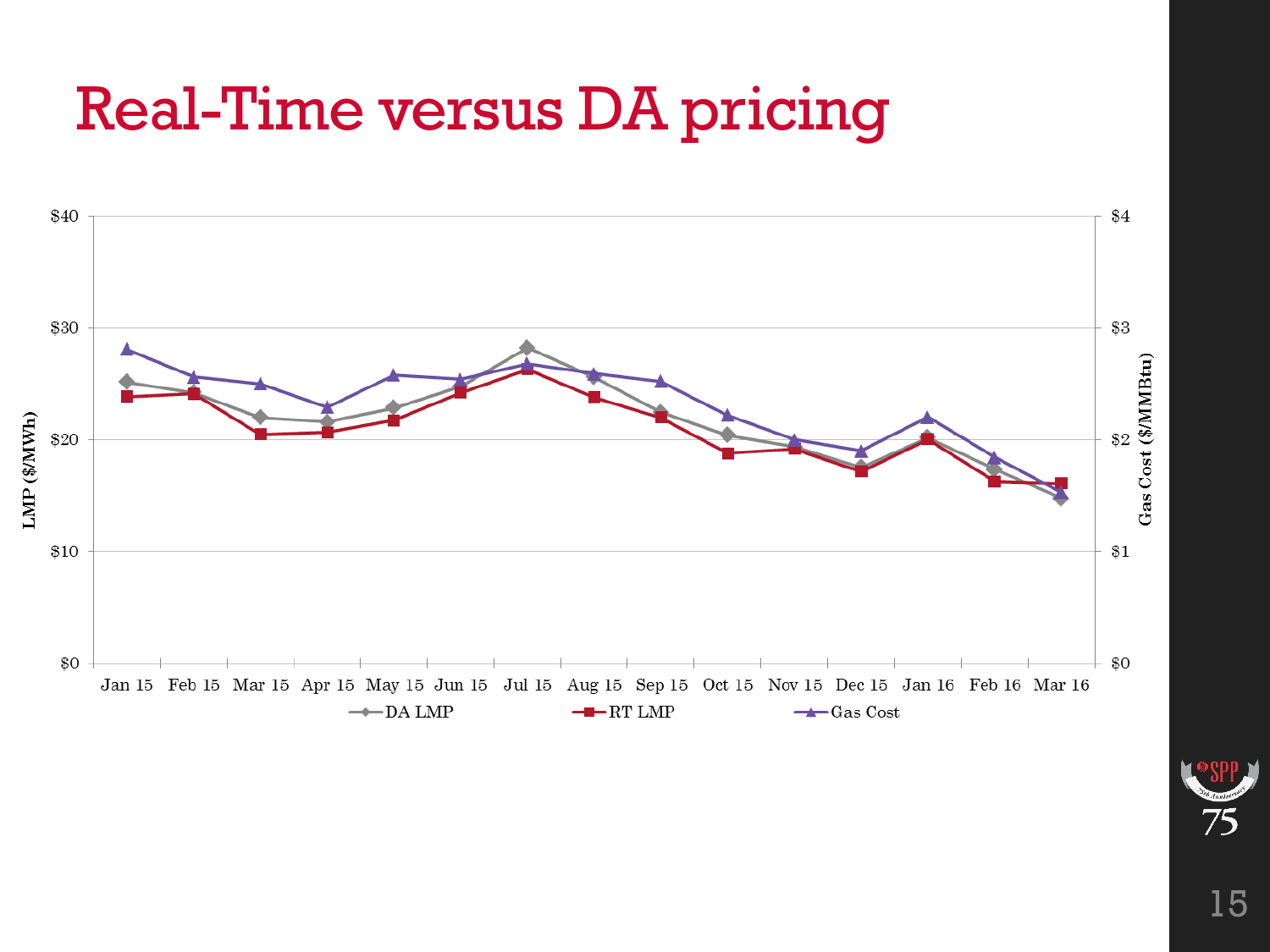### % Contribution of LMP Difference



MCC: Marginal Congestion Cost MLC: Marginal Loss Cost MEC: Marginal Energy Cost

**MEC** MLC MCC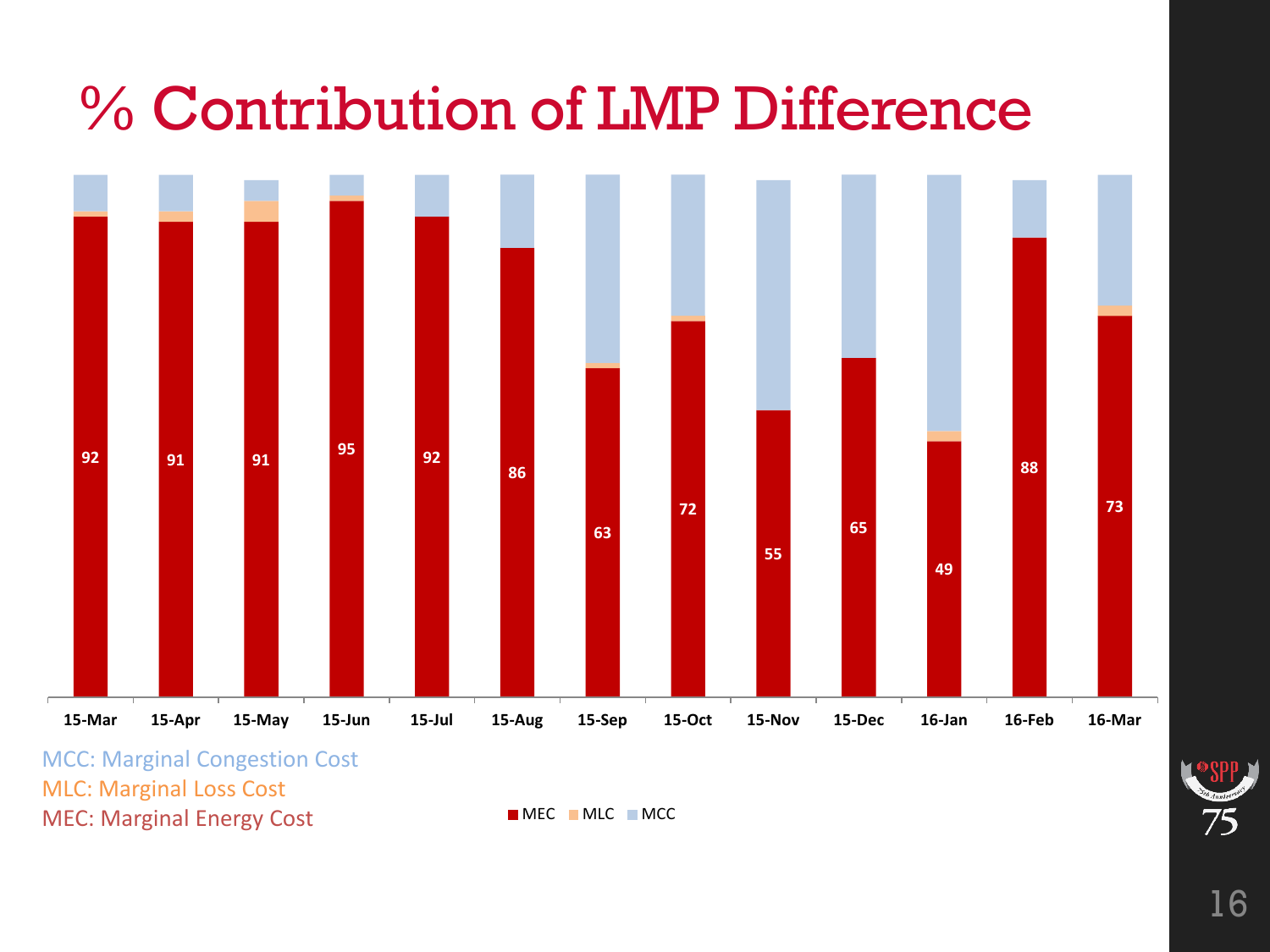# Marketplace Operational Highlights

- 2015/2016 Winter Peak of 37,412 MW on January 18, 2016
- 2016 Summer peak of 48,323 MW on June 22, 2016
- Total of 12,972 MW of installed and operational wind capacity to date
- Additional 140 MW of solar plants registered on 4/1/2016

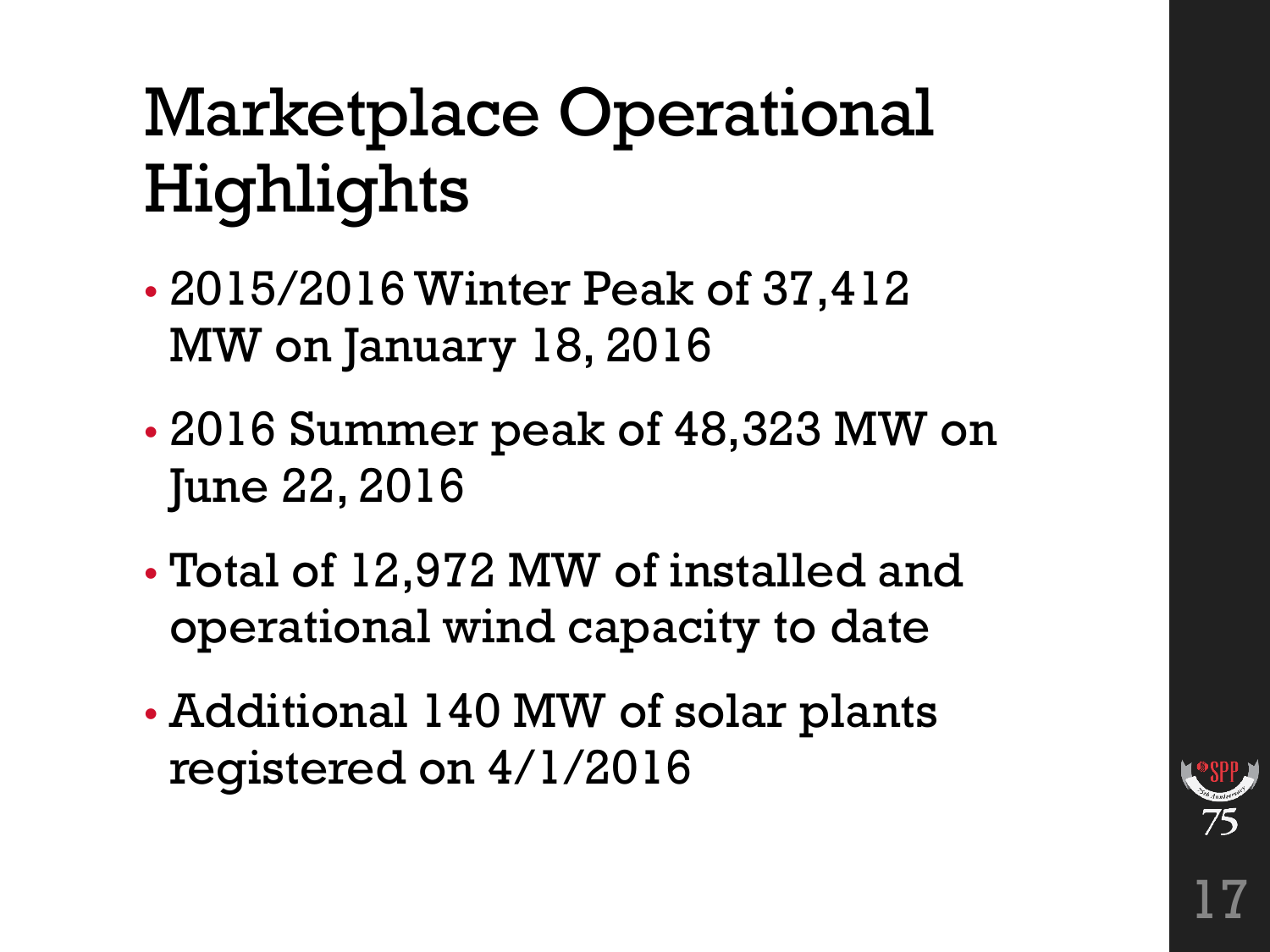### Wind Output: January – March 2016

 Wind output represents the total real-time output of all wind generators in the SPP market at a point in time.

| • Max wind output:     | 10,989 MW | 4/23     |
|------------------------|-----------|----------|
| • Min wind output:     | 264 MW    | 1/12     |
| $\cdot$ All-Time Min*: | 30 MW     | 3/1/2015 |

- Q1 Average wind output: 5,422 MW
- Wind penetration represents the instantaneous wind output divided by the total load. (Wind Gen/SPP Load)

| $\cdot$ Max % penetration:          | $49.17\%$ of load | 4/24     |
|-------------------------------------|-------------------|----------|
| $\cdot$ Min % penetration:          | $0.8\%$ of load   | 1/12     |
| $\cdot$ All-time Min <sup>*</sup> : | $0.1\%$ of load   | 3/1/2015 |

• Q1 Average  $%$  penetration:  $20.0\%$  of load



\*Since Integrated Marketplace Go-Live 3/1/2014 18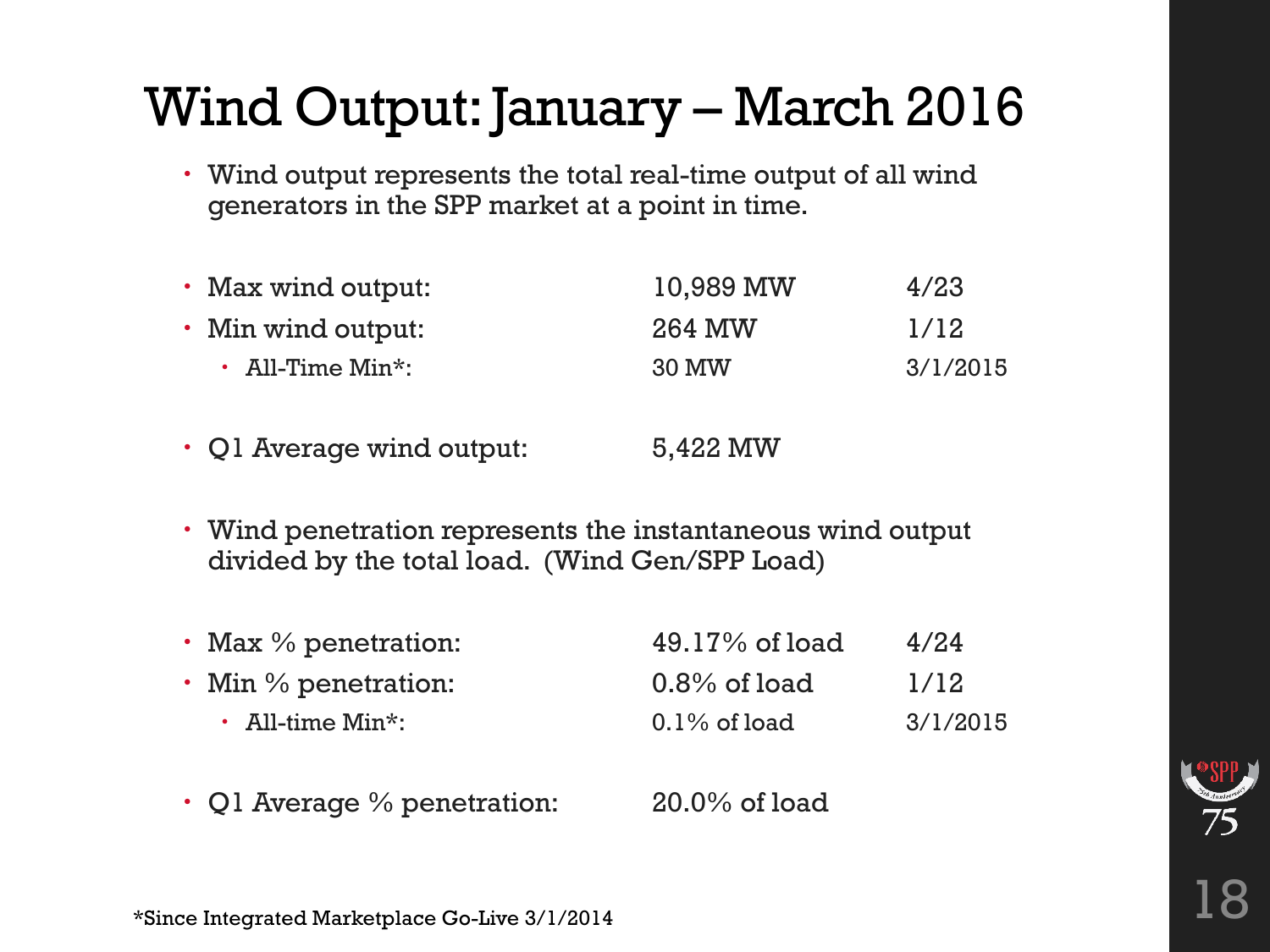# January – March 2016



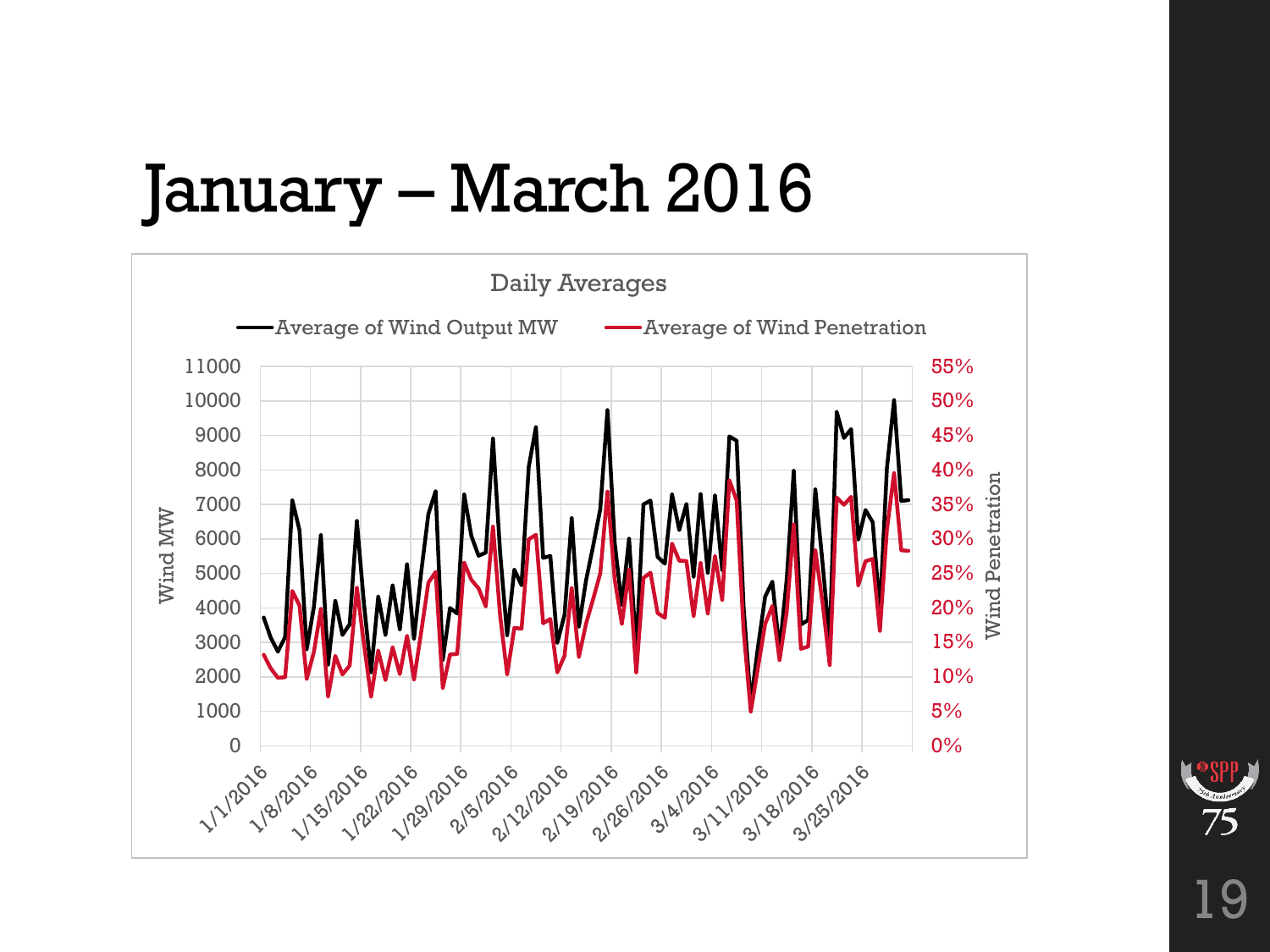### Integrated Marketplace Enhancements

#### • **Recently Implemented:**

- Real-Time Data Precision Enhancement
- Short-Term Intra-Day RUC (STRUC)
- Misc Markets UI/API Improvements

#### • **On The Way (June 1, 2016 Implementation):**

- ECC Changes/Schema Changes
- MCE Performance Enhancements (in preparation of ECC)
- Misc MP Requested<br>Enhancements
- **Tentative Near Term: (Target Nov 1, 2016 Implementation)**
	- ECC Changes as needed
	- Misc Markets UI/API Improvements